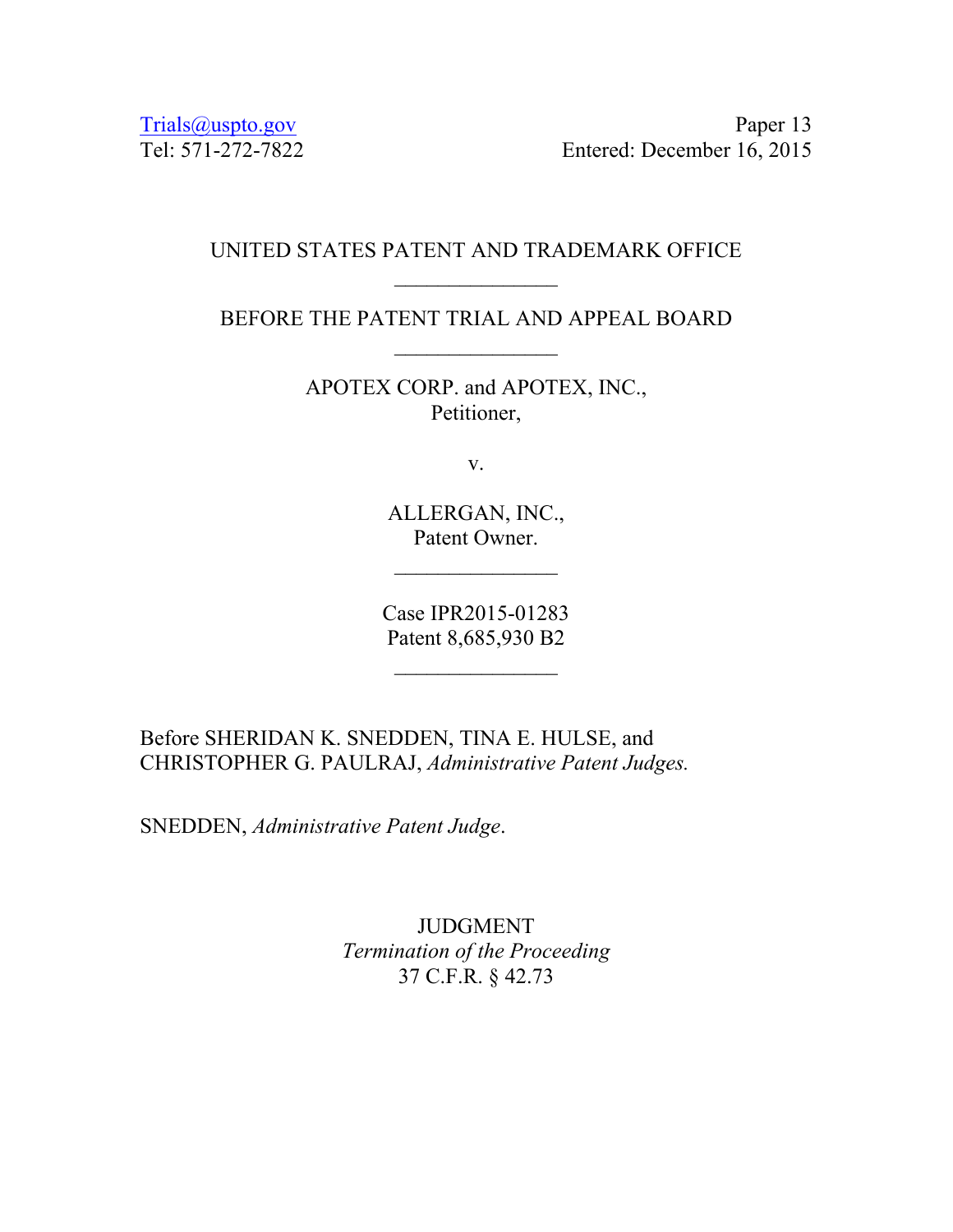IPR2015-01283 Patent 8,685,930 B2

The parties have requested that this proceeding be terminated pursuant to settlement of the dispute regarding U.S. Patent No. 8,685,930 B2. Paper 10. With their motion to terminate, the parties also filed a copy of a written settlement agreement (Paper 12) that they request be kept confidential and separate from the patent file (Paper 11). 35 U.S.C. § 317(b).

This case is in the preliminary proceeding<sup>1</sup> stage; no institution of a trial has been made. Under these circumstances, we determine that it is appropriate to enter judgment.<sup>2</sup> 37 C.F.R.  $\S$  42.72.

Accordingly, it is

 $\overline{a}$ 

ORDERED that the joint motion to terminate the proceeding is *granted*; and

FURTHER ORDERED that the joint request that the settlement agreement (Paper 12) be treated as business confidential information and kept separate from the file of the involved patents under the provisions of 35 U.S.C. § 317(b) and 37 C.F.R. § 42.74(c), is *granted*; and

FURTHER ORDERED that the proceeding is *terminated*.

 $<sup>1</sup>$  A preliminary proceeding begins with the filing of a petition for instituting</sup> a trial and ends with a written decision as to whether a trial will be instituted. 37 C.F.R. § 42.2.

 $2^2$  A judgment means a final written decision by the Board, or a termination of a proceeding. 37 C.F.R. § 42.2